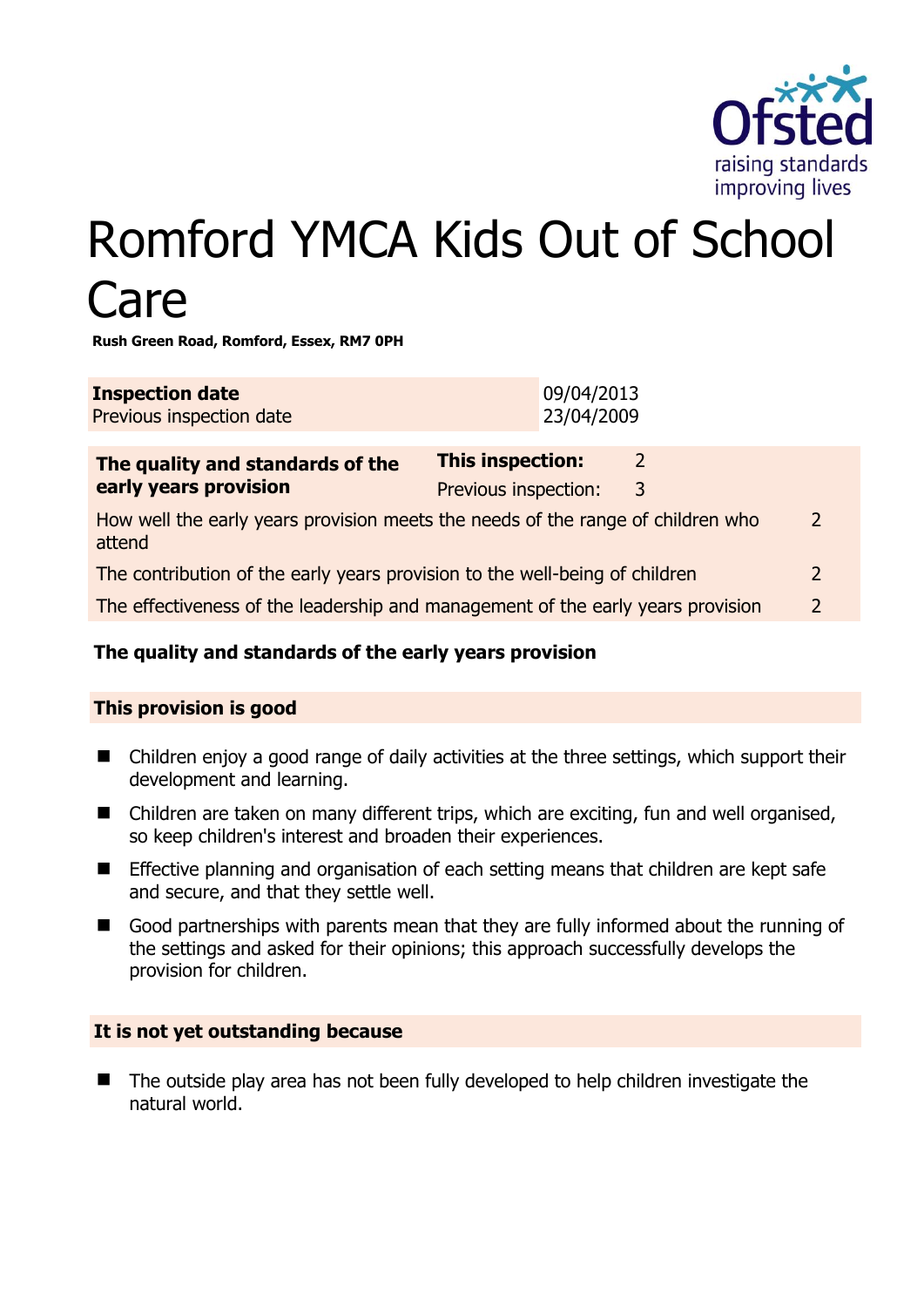# **Information about this inspection**

Inspections of registered early years provision are:

- scheduled at least once in every inspection cycle the current cycle ends on 31 July 2016
- scheduled more frequently where Ofsted identifies a need to do so, for example where provision was previously judged inadequate
- **•** brought forward in the inspection cycle where Ofsted has received information that suggests the provision may not be meeting the legal requirements of the Early Years Foundation Stage or where assessment of the provision identifies a need for early inspection
- **•** prioritised where we have received information that the provision is not meeting the requirements of the Early Years Foundation Stage and which suggests children may not be safe
- scheduled at the completion of an investigation into failure to comply with the requirements of the Early Years Foundation Stage.

The provision is also registered on the voluntary and compulsory parts of the Childcare Register. This report includes a judgment about compliance with the requirements of that register.

# **Inspection activities**

- The inspector observed children's play and staff interaction indoors.
- $\blacksquare$  The inspector and manager undertook a joint observation of a teaching activity.
- The inspector examined documentation including a representative sample of children's records, development plans and staff suitability records.

**Inspector**  Caroline Preston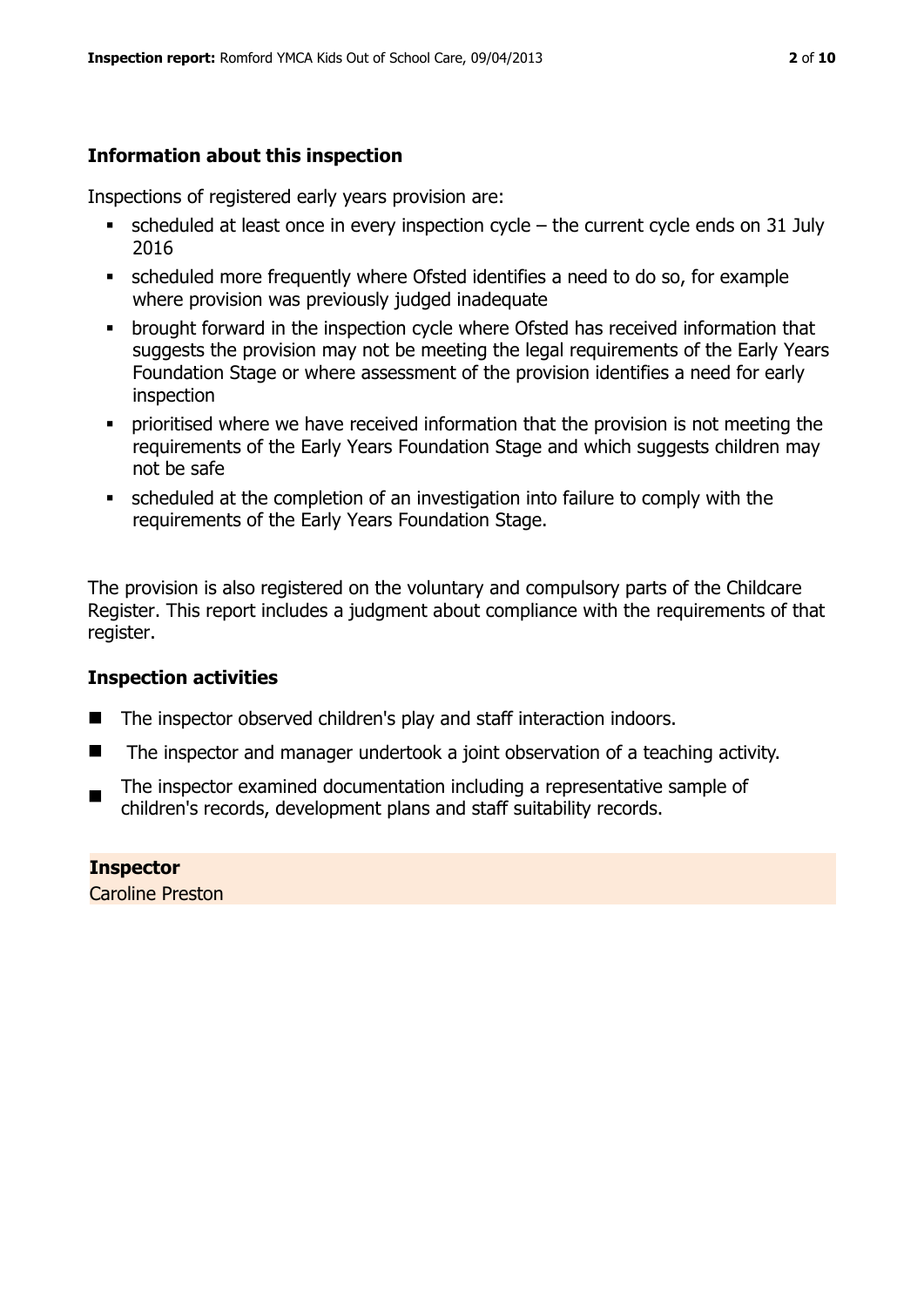#### **Full Report**

#### **Information about the setting**

Romford YMCA Kids Out of School Care registered in 1994. It is part of a number of services run by the YMCA, a Christian charitable organisation serving the local community. The same provider runs an out-of-school club, a multi-activity holiday club and a preschool under the same registration.

The pre-school registered in 2012. The provision is registered on the Early Years Register and the compulsory and voluntary parts of the Childcare Register. It operates from the YMCA building located on the outskirts of Romford in Essex, within the London Borough of Barking and Dagenham. All children share access to enclosed outdoor play areas. Access to the premises is by a ramp leading to the front of the premises.

The out-of-school club opens five days a week during school term times from 7am to 8.30am and from 3pm to 6p. The holiday multi-activity club operates from 8.30am to 6pm. The pre-school is open Monday to Friday during term time, currently mornings only, from 9am until 12pm. It currently has 26 children on roll, and is funded to provide some free early education to children aged three and four years.

There are currently approximately 220 children aged from four to 11 years on roll for the out-of-school care. Children attending these clubs do so for a variety of before and after school sessions or full day care during the holidays. The provision supports children who have special educational needs and/or disabilities and who learn English as an additional language. There is a total of 13 staff running the provision, all of whom hold relevant qualifications.

#### **What the setting needs to do to improve further**

#### **To further improve the quality of the early years provision the provider should:**

■ make use of outdoor areas to give opportunities for investigations of the natural world.

#### **Inspection judgements**

**How well the early years provision meets the needs of the range of children who attend**

The provision offers three different types of good care and education which include the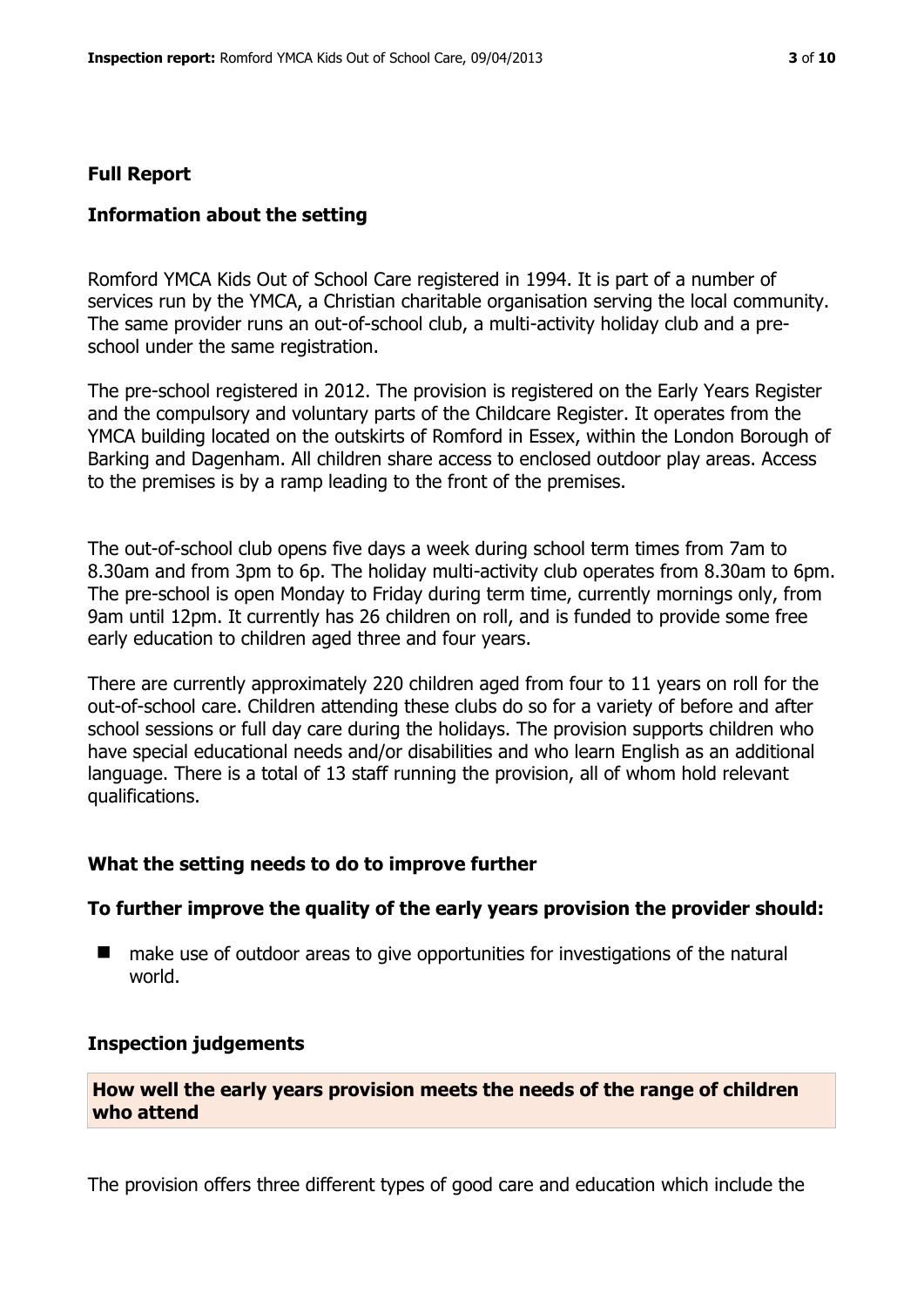holiday club, out-of-school club and pre-school. Staff work across all three settings so know the children well, which supports continuous care and education for children who attend more than one setting. Children enjoy a good range of different and exciting activities at the holiday club. Staff organise trips out into the local community which support children's learning and development. In the pre-school particularly, observations and assessments are carried out which help staff to identify children's individual needs. On entry, assessments show what stage children started at and current observations show their progress and achievements so far. Parents are encouraged to contribute to children's initial assessments and share what they know about their child. This approach helps build good partnerships with parents and supports the relationship between the key person and parent.

Children with special educational needs and/or disabilities and those learning English as an additional language are supported well. Staff work closely with parents and external agencies to develop individual learning plans to support children's progress further. Staff learn key words from children's home language and use picture cards to support children's development of language.

Children initiate conversations during cooking activities, planned by staff; they take account of what others say. They weigh and measure cooking ingredients and understand what they need to do to achieve the activity. Children are confident and know their own needs and can concentrate during play activities, which they enjoy. Children attending the holiday club follow instructions as they prepare to go on a bowling trip. They all gather their bags and coats and put on their high visibility jackets, listening to staff instructions. Children enjoy listening to stories read by staff and handling different books. They draw and write using different writing tools and use programmable resources, all of which help them gain useful skills for the next stages in learning.

Children take part in many different physical activities across all three settings; for example, in the out-of-school club they enjoy football games and outdoor play. Children learn to count as they count each other lining up before leaving for trips. Children learn about the wider world as they celebrate Easter at the holiday club. Children paint and have good opportunities to be creative at each setting, but, the outdoor environment has not been fully developed to support children in investigating the natural world.

# **The contribution of the early years provision to the well-being of children**

All children form secure attachments with staff who have good relationships with them, both of which promote their well-being and independence across the settings. Children who attend the holiday club know staff from other settings, so settle quickly. Staff are good role models; they treat children and each other fairly and respectfully. Children behave well and know boundaries of behaviour, so treat each other well.

Children learn about risk and keeping safe as they discuss with staff the dangers of crossing the road. Children are confident about looking after themselves as they go on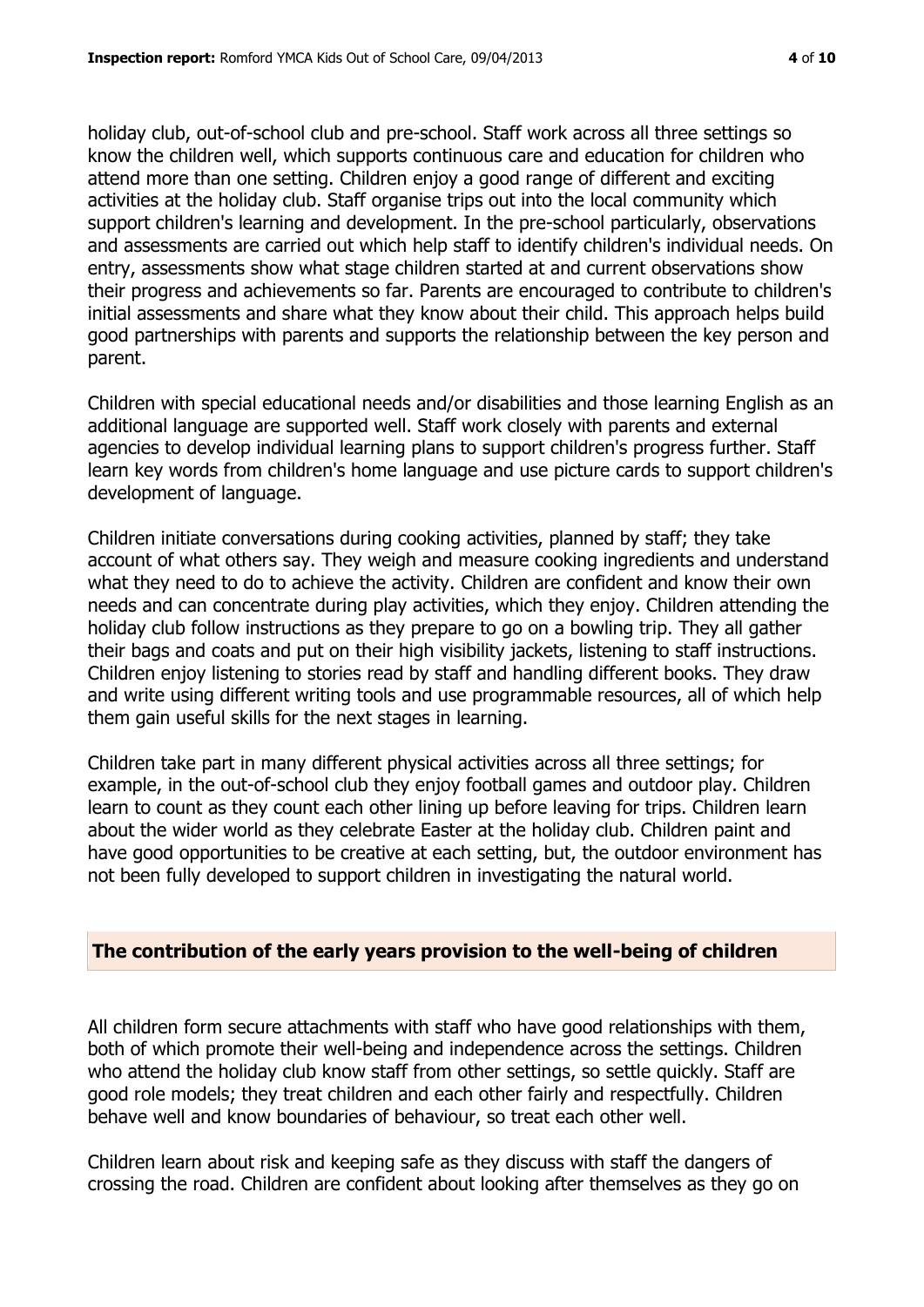many trips, so are used to getting on buses and they walk a lot in the local area. Children learn about differences as they meet different people on their trips out. They respond to different festivals. Children use resources which promote positive images of others. Children attend to their own needs, washing their hands after using the toilet and before eating. Children show independence as they undertake trips, carrying their bags and listening carefully to staff. Children learn about healthy lifestyles at the settings as they enjoy lots of physical play and bring their nutritious packed lunches to the holiday club. Children complete booklets on healthy eating, which helps them learn what healthy foods are.

The holiday club, out-of-school club and pre-school are all well-resourced indoors and welcoming, all of which supports children's learning. Resources are easily accessible and interesting, and age and stage appropriate.

# **The effectiveness of the leadership and management of the early years provision**

The leadership and management for each of the three settings are good and organised well to meet the needs of all the children who attend. Children make good progress towards the early learning goals. Staff have a good understanding of how children learn and develop, and effective learning opportunities are offered to all children.

Staff understand safeguarding procedures and undertake regular training, so are able to implement and follow procedures to protect children. They have reviewed their policies regarding outings and have take positive steps to ensure children are safe and well supervised when off-site. Detailed risk assessments are carried out by staff regularly to support children's well-being. Polices and procedures are read by all staff who undertake regular testing on their understanding. This means staff know and understand their roles and responsibilities.

Effective self-evaluation helps the settings to improve; some plans have already been completed and new resources have been purchased. Parents and children are invited to offer their views, such as through the online questionnaire All suggestions are reviewed, some of which are acted on, such as providing more structured activities in the out-ofschool club for the older children, which demonstrates the provider's desire and ability to drive continuous improvement.

Staff are supported fully, with their needs and views listened to. They are supported to develop their knowledge through further training. Effective partnerships with parents and external agencies help staff to support all children to progress and achieve well.

# **The Childcare Register**

The requirements for the compulsory part of the Childcare Register are **Met**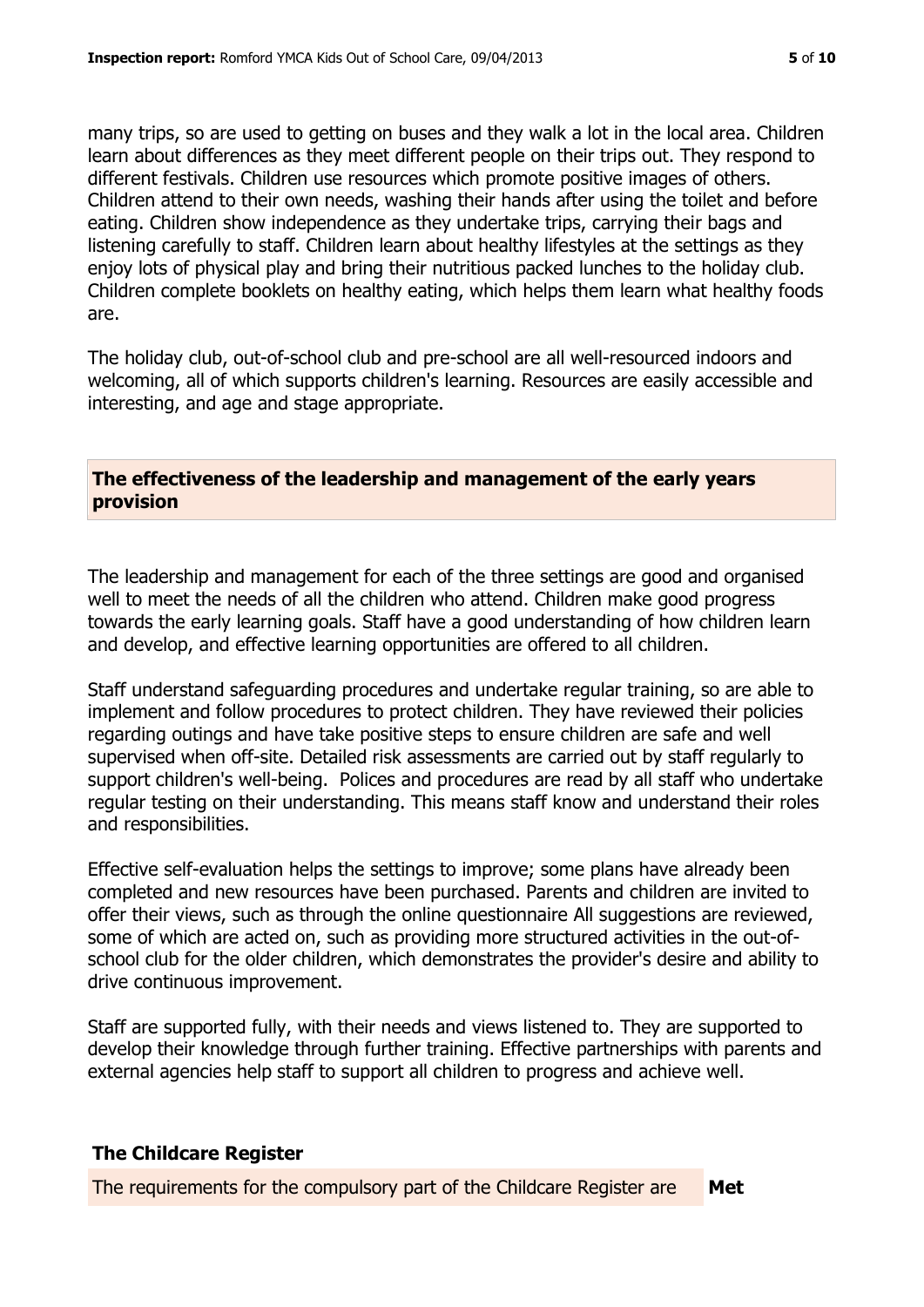The requirements for the voluntary part of the Childcare Register are **Met**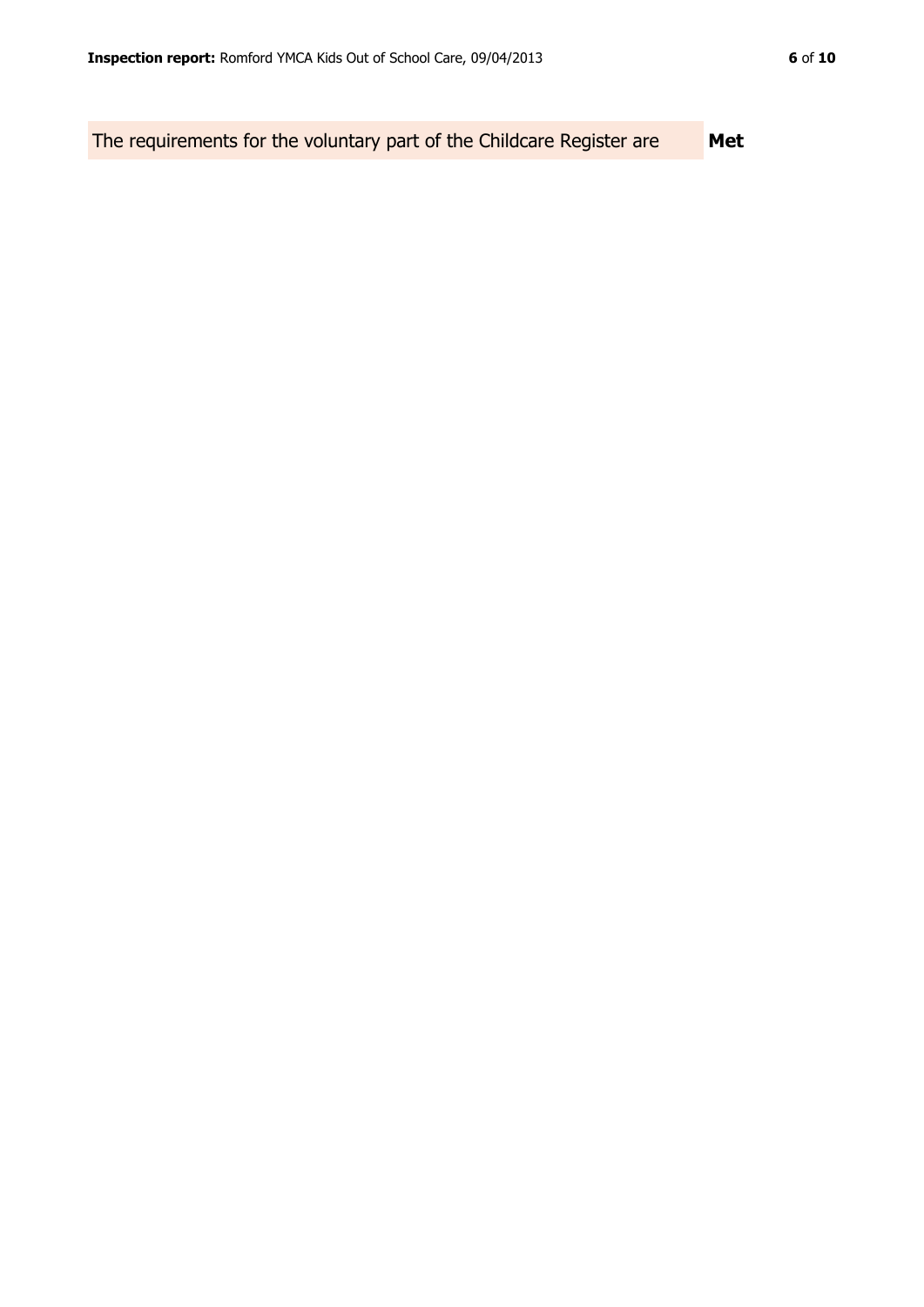# **What inspection judgements mean**

# **Registered early years provision**

| Grade   | <b>Judgement</b> | <b>Description</b>                                                                                                                                                                                                                                                                                                                                                                 |
|---------|------------------|------------------------------------------------------------------------------------------------------------------------------------------------------------------------------------------------------------------------------------------------------------------------------------------------------------------------------------------------------------------------------------|
| Grade 1 | Outstanding      | Outstanding provision is highly effective in meeting the needs<br>of all children exceptionally well. This ensures that children are<br>very well prepared for the next stage of their learning.                                                                                                                                                                                   |
| Grade 2 | Good             | Good provision is effective in delivering provision that meets<br>the needs of all children well. This ensures children are ready<br>for the next stage of their learning.                                                                                                                                                                                                         |
| Grade 3 | Satisfactory     | Satisfactory provision is performing less well than expectations<br>in one or more of the key areas. It requires improvement in<br>order to be good.                                                                                                                                                                                                                               |
| Grade 4 | Inadequate       | Provision that is inadequate requires significant improvement<br>and/or enforcement action. The provision is failing to give<br>children an acceptable standard of early years education and/or<br>is not meeting the safeguarding and welfare requirements of<br>the Early Years Foundation Stage. It will be inspected again<br>within 12 months of the date of this inspection. |
| Met     |                  | The provision has no children on roll. The inspection judgement<br>is that the provider continues to meet the requirements for<br>registration.                                                                                                                                                                                                                                    |
| Not met |                  | The provision has no children on roll. The inspection judgement<br>is that the provider does not meet the requirements for<br>registration.                                                                                                                                                                                                                                        |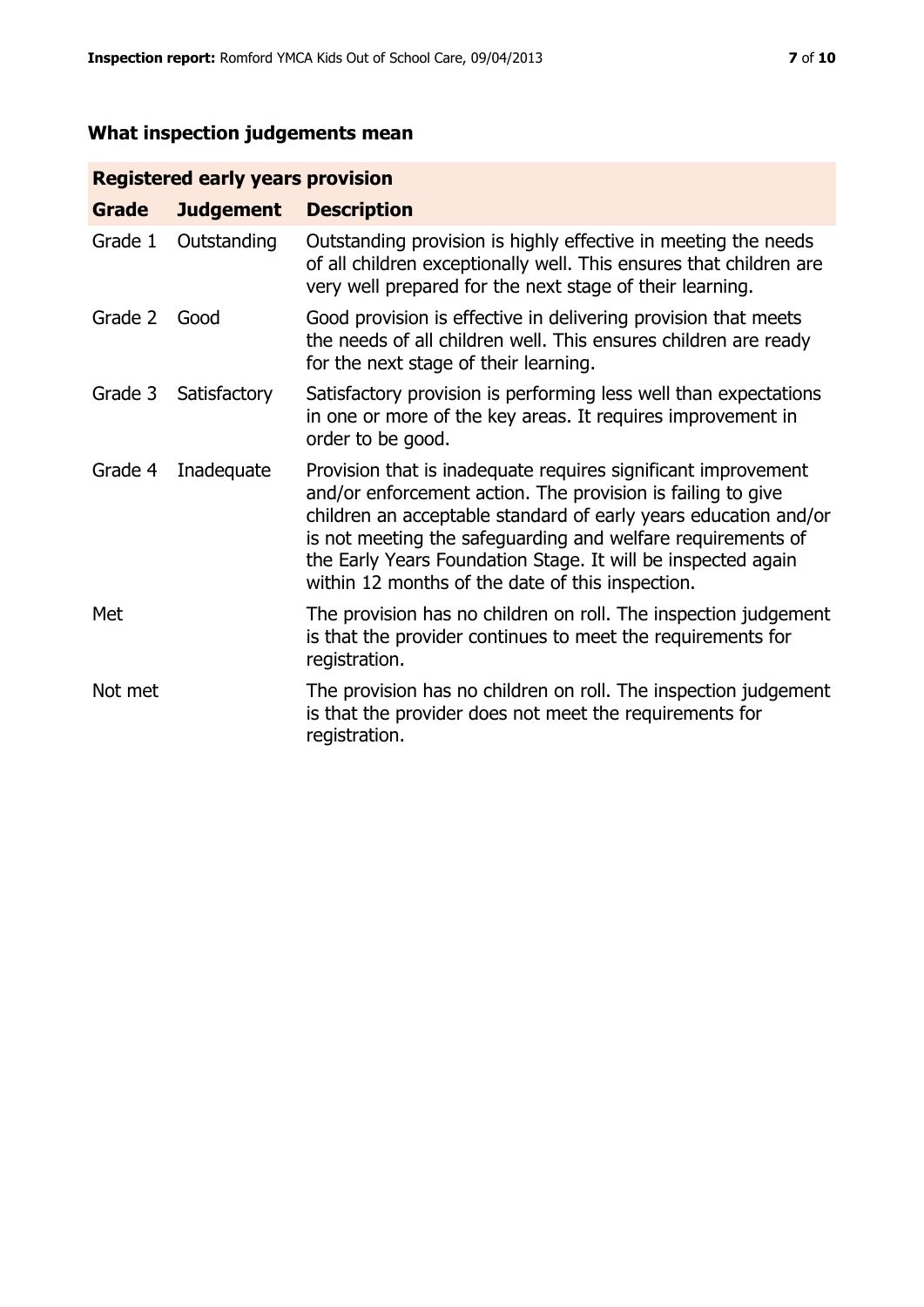#### **Inspection**

This inspection was carried out by Ofsted under sections 49 and 50 of the Childcare Act 2006 on the quality and standards of provision that is registered on the Early Years Register. The registered person must ensure that this provision complies with the statutory framework for children's learning, development and care, known as the Early Years Foundation Stage.

# **Setting details**

| Unique reference number       | 100261                   |
|-------------------------------|--------------------------|
| <b>Local authority</b>        | Barking & Dagenham       |
| <b>Inspection number</b>      | 908408                   |
| <b>Type of provision</b>      | Sessional provision      |
| <b>Registration category</b>  | Childcare - Non-Domestic |
| <b>Age range of children</b>  | $2 - 10$                 |
| <b>Total number of places</b> | 170                      |
| Number of children on roll    | 220                      |
| <b>Name of provider</b>       | Romford YMCA             |
| Date of previous inspection   | 23/04/2009               |
| <b>Telephone number</b>       | 01708 766 211            |

Any complaints about the inspection or the report should be made following the procedures set out in the guidance *'Complaints procedure: raising concerns and making complaints* about Ofsted', which is available from Ofsted's website: www.ofsted.gov.uk. If you would like Ofsted to send you a copy of the guidance, please telephone 0300 123 4234, or email enquiries@ofsted.gov.uk.

# **Type of provision**

For the purposes of this inspection the following definitions apply:

Full-time provision is that which operates for more than three hours. These are usually known as nurseries, nursery schools and pre-schools and must deliver the Early Years Foundation Stage. They are registered on the Early Years Register and pay the higher fee for registration.

Sessional provision operates for more than two hours but does not exceed three hours in any one day. These are usually known as pre-schools, kindergartens or nursery schools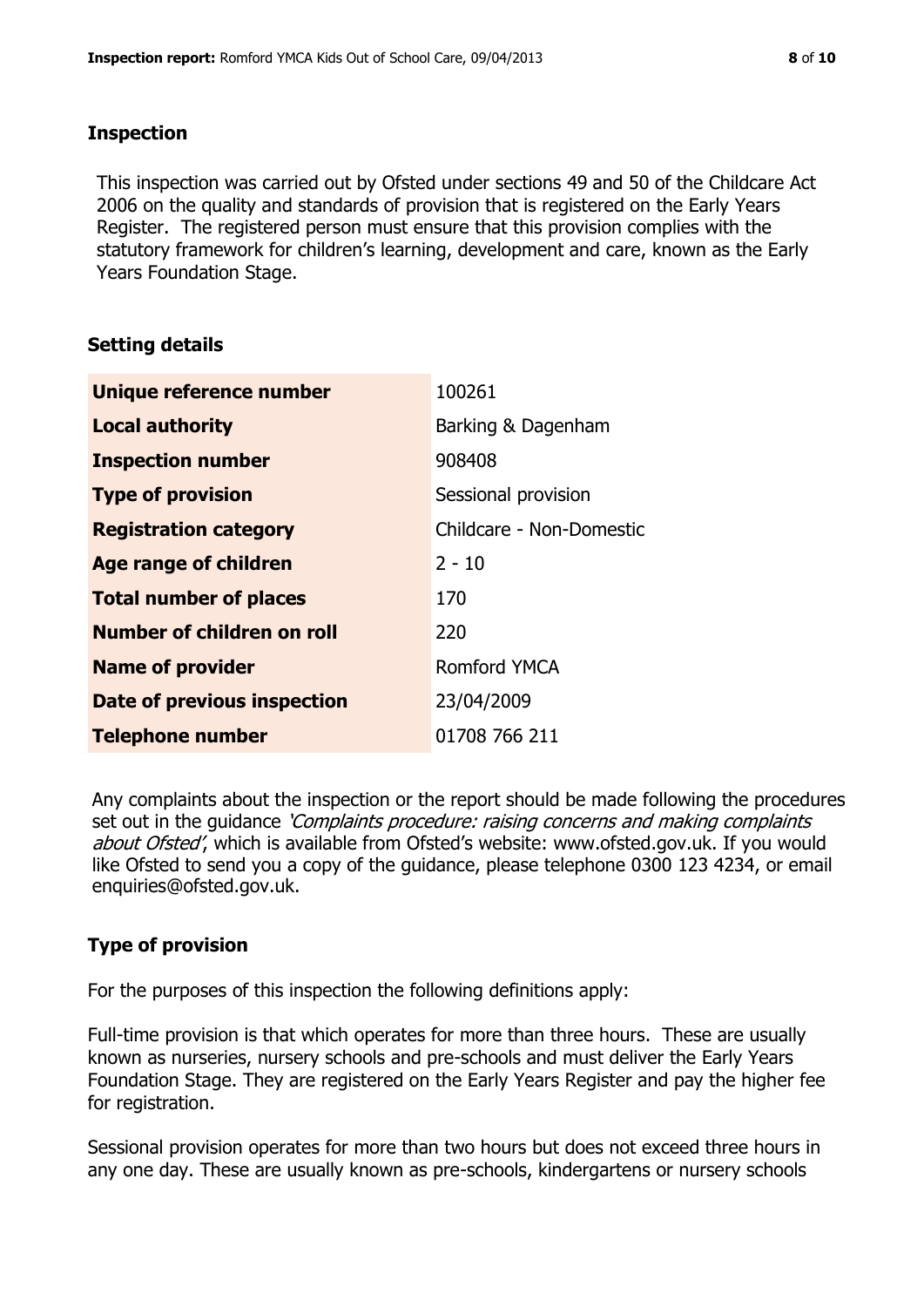and must deliver the Early Years Foundation Stage. They are registered on the Early Years Register and pay the lower fee for registration.

Childminders care for one or more children where individual children attend for a period of more than two hours in any one day. They operate from domestic premises, which are usually the childminder's own home. They are registered on the Early Years Register and must deliver the Early Years Foundation Stage.

Out of school provision may be sessional or full-time provision and is delivered before or after school and/or in the summer holidays. They are registered on the Early Years Register and must deliver the Early Years Foundation Stage. Where children receive their Early Years Foundation Stage in school these providers do not have to deliver the learning and development requirements in full but should complement the experiences children receive in school.